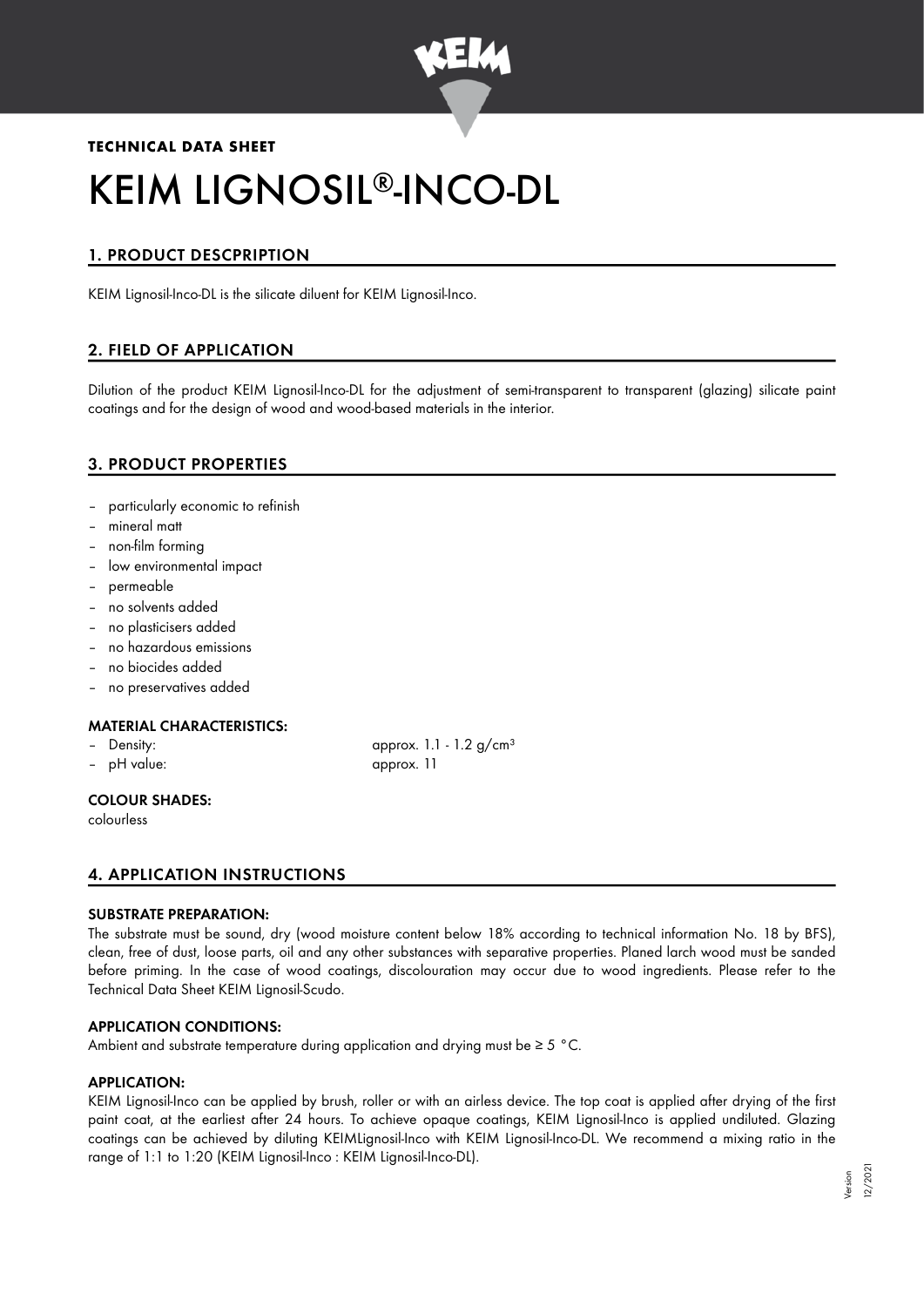#### DRYING TIME:

Can be overcoated after 24 hours at the earliest (at 23°C and 50% RH). At higher relative humidity, layer thicknesses and/ or lower temperatures, drying is delayed accordingly.

#### CONSUMPTION:

approx. 0,1 l/m² for a single coating. These material consumption values are guide values for smooth substrates. Exact consumption values must be determined by means of test areas.

### CLEANING OF TOOLS:

Clean immediately with water.

## 5. PACKAGING

| <b>Container content</b> | Unit of measure | Quantity on pallet | Type of container |
|--------------------------|-----------------|--------------------|-------------------|
| 20                       |                 | 24                 | jerry can         |
|                          |                 | 96                 | jerry can         |

## 6. STORAGE

| max. storage time | <b>Storage conditions</b>                                                                   |
|-------------------|---------------------------------------------------------------------------------------------|
| 12 months         | cool<br>frost-free<br>keep container tightly sealed.<br>protected from heat and direct sun. |

# 7. DISPOSAL

For disposal information refer to section 13 of the safety data sheet.

#### EC WASTE CODE:

Waste code: 08 01 12

#### 8. SAFETY INSTRUCTIONS

Please, refer to the Material Safety Data Sheet.

GISCODE: GIS code: BSW 10

### 9. GENERAL INFORMATION

Cover surfaces not to be treated, especially glass, ceramics and natural stone. Any splashes on surrounding surfaces or traffic areas must be rinsed off immediately with plenty of water. Mixing with products not part of the system or other foreign additives is not permitted.

# 10. CERTIFICATES & QUALITY SEALS